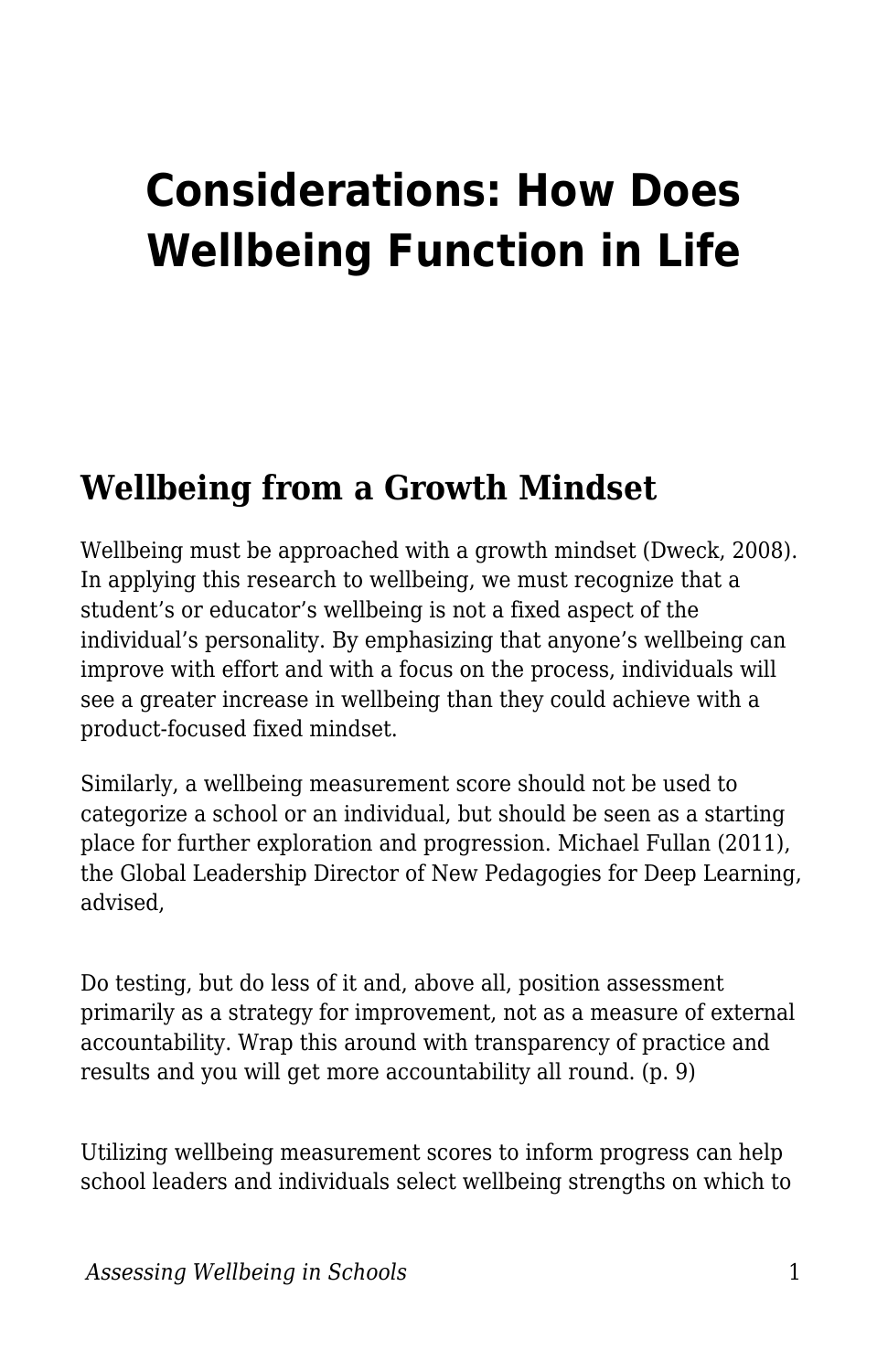capitalize. Educators who use wellbeing scores to rank schools do so at the risk of their educators' and students' psychological safety, as many may become more likely to inaccurately report their wellbeing. Furthermore, there is a correlation between low socioeconomic status and low levels of wellbeing (see section on Wellbeing and Socioeconomic Considerations). Consequently, ranking schools by their wellbeing scores would not only be counterproductive and harmful to the psychological safety of the school, but would disadvantage the already disadvantaged. Instead, position the data you collect to leverage individual and organizational growth and capacity.

### **Section Summary**

- Our beliefs about ability shape our efforts. Growth mindsets strengthen confidence in the ability to improve characteristics; to decrease depression, anxiety, and aggression; and to improve academic performance.
- Educators should view wellbeing from a growth mindset: (a) use scores to help schools improve and capitalize on their strengths, and (b) do not categorize schools based on wellbeing scores.

#### **Suggestions for Further Research**

Dweck, C. S. (2008). *Mindset: The new psychology of success*. Ballantine Books.

Fullan, M. (2011). *Choosing the wrong drivers for whole system reform*. Centre for Strategic Education, 1-22.

Miu, A. S., & Yeager, D. S. (2015). Preventing symptoms of depression by teaching adolescents that people can change: Effects of a brief incremental theory of personality intervention at 9-month follow-up.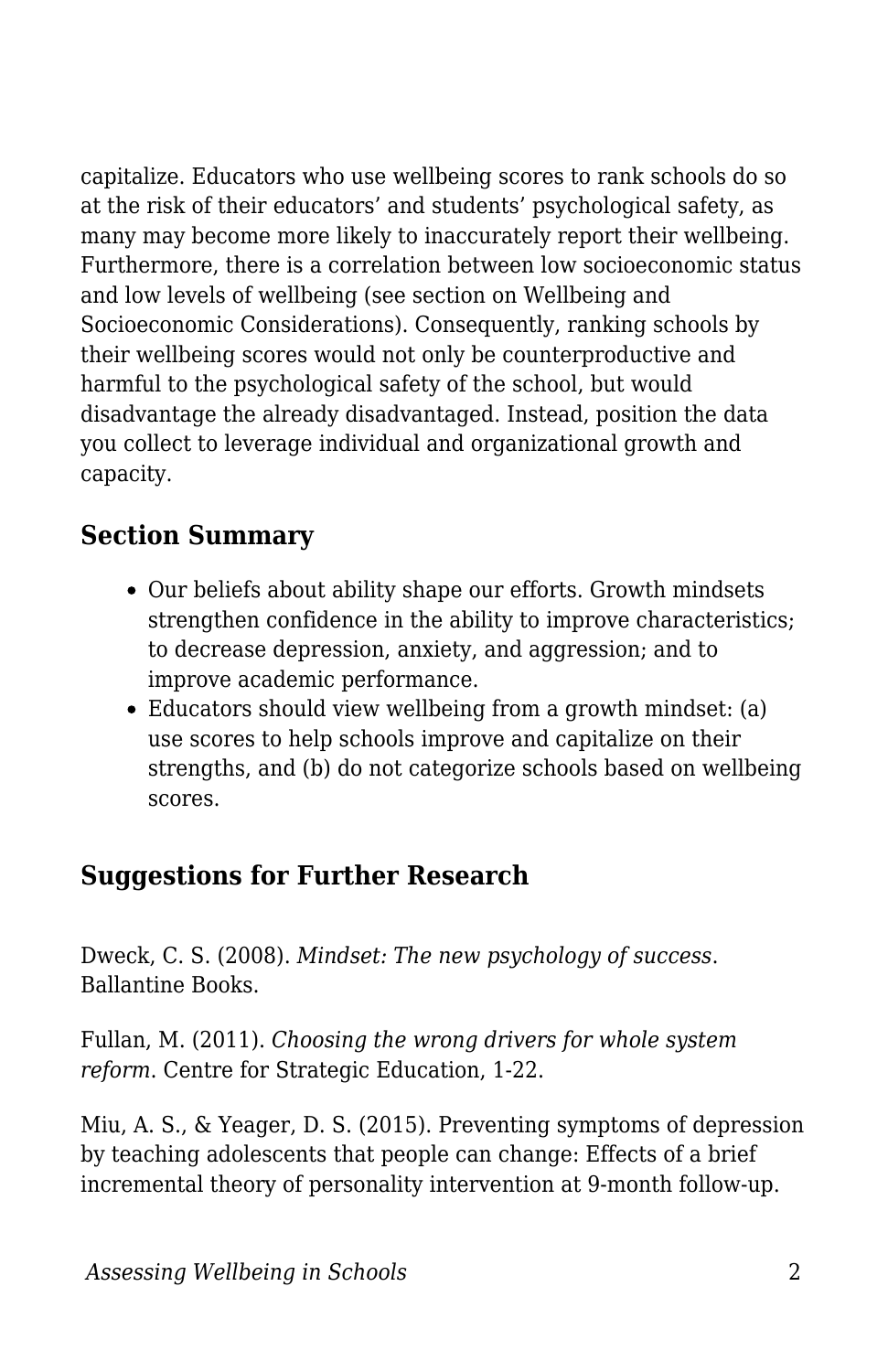*Clinical Psychological Science*, *3*(5), 726–743. [https://edtechbooks.org/-SjMf](https://doi.org/10.1177/2167702614548317)

Mueller, C. M., & Dweck, C. S. (1998). Praise for intelligence can undermine children's motivation and performance. *Journal of Personality and Social Psychology*, *75*(1), 33-52. [https://edtechbooks.org/-PGj](https://edtechbooks.org/wellbeing/about:blank)

Yeager, D. S., Trzesniewski, K. H., & Dweck, C. S. (2012). An implicit theories of personality intervention reduces adolescent aggression in response to victimization and exclusion. *Child development*, *84*(3), 970-88

# **Wellbeing Viewed on Dual Continua**

Many traditional approaches to wellbeing view an individual's wellbeing on a single continuum based on their degree of mental or emotional struggle, defining wellbeing as solely contingent on the challenges faced. However, current research in the field of positive psychology supports wellbeing as measured on two continua: the degree to which an individual is struggling and the degree to which they are flourishing. Using both continua, struggling and flourishing, provides a more accurate depiction of an individual's experience. This approach supports the reality that many individuals experience wellbeing (flourish) despite challenges (e.g., mental illness) and takes into account the self-efficacy of those who live happily despite challenges. The diagram below illustrates the fundamental differences between the traditional single continuum and dual continua models.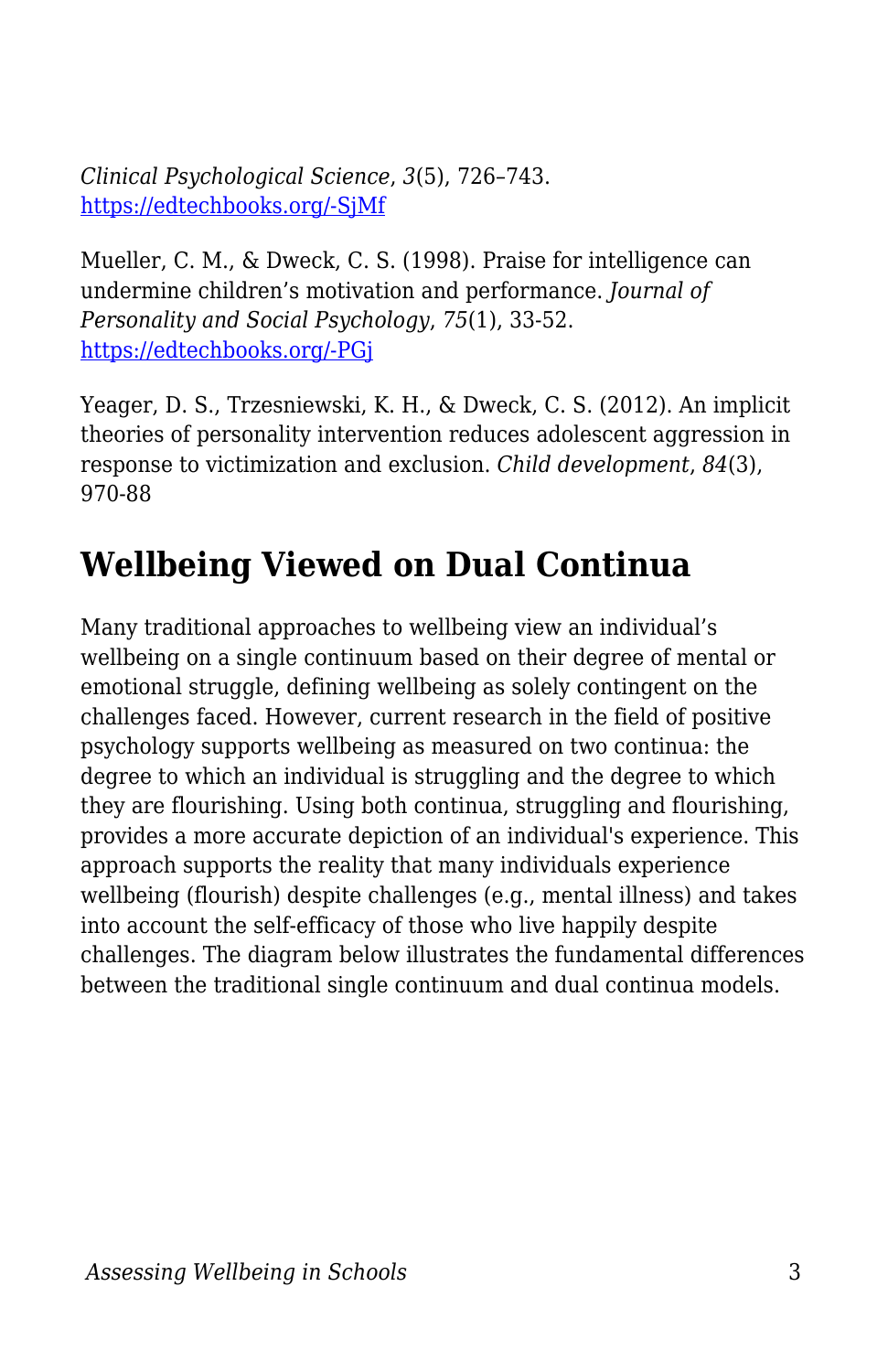

One study at TheWellbeingLab surveyed over 2,000 employees using a similar dual continua model (see graphic to the right). On the single continuum model, only three groups emerged: "really struggling," "just functioning," and "consistently thriving." On the dual continua model, researchers found that two separate groups emerged from the "just functioning" cohort, which represented 73% of all employees (TheWellbeingLab & Australian HR Institute, 2018). These two groups, represented by the descriptors "living well despite struggles" (light blue) and "not feeling bad, but just getting by" (dark blue), represented the experience of 37% and 36% of employees respectively (see chart below).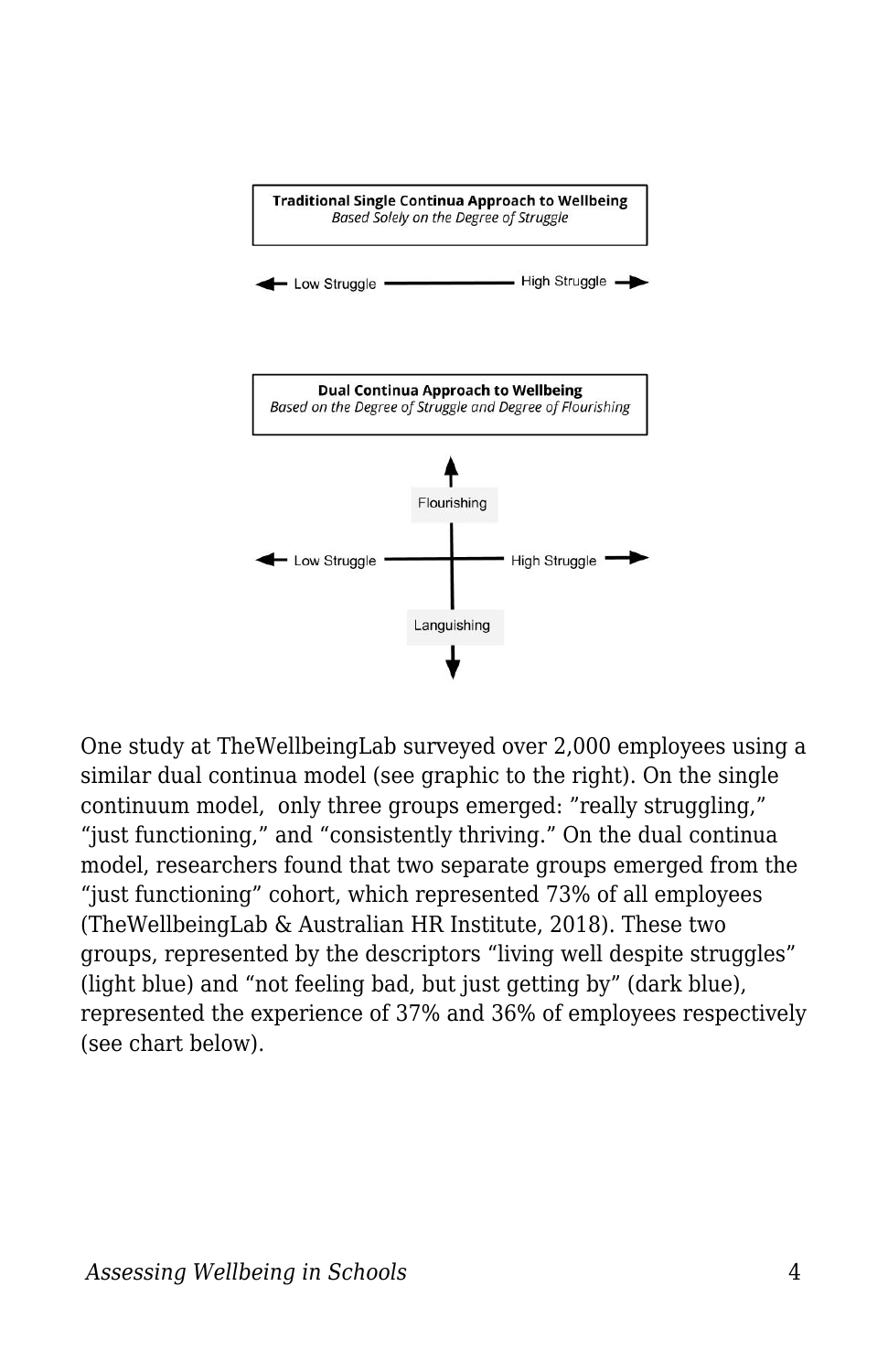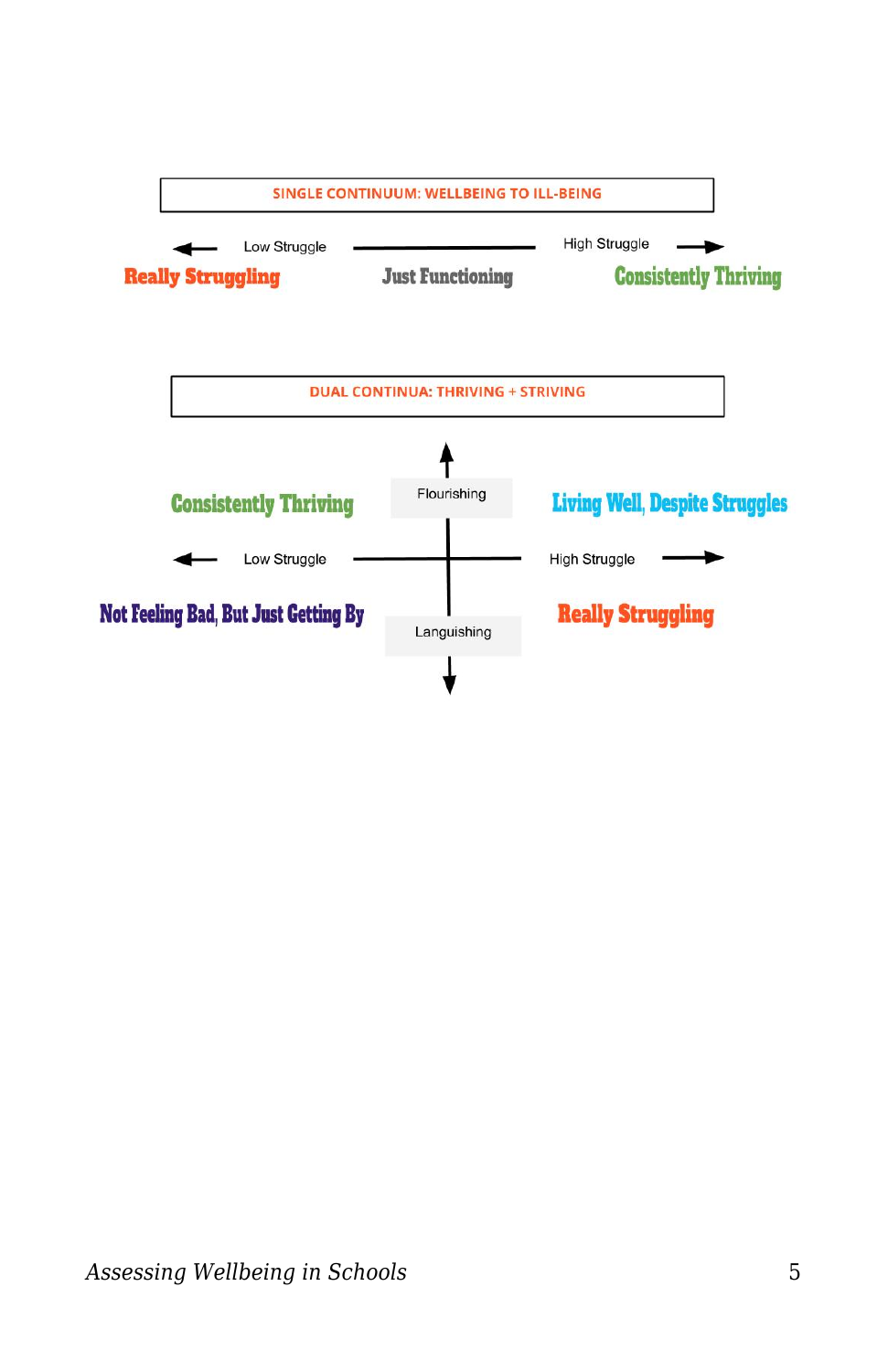

Acknowledging the two distinct groups that emerged from those normally classified as " just functioning" is crucial to support and foster individual wellbeing. Those who are "living well despite struggles" share more characteristics with thriving individuals. They enjoy more positive emotions, engagement, relationships, meaning, achievement, and health than those who are "not feeling bad, but just getting by." The graphic below illustrates how the levels of each PERMAH factor for those who are "living well despite struggles" (the light blue bar) are closer to those who are "consistently thriving" (green bar) than to those who are "not feeling bad, but just getting by" (dark blue bar).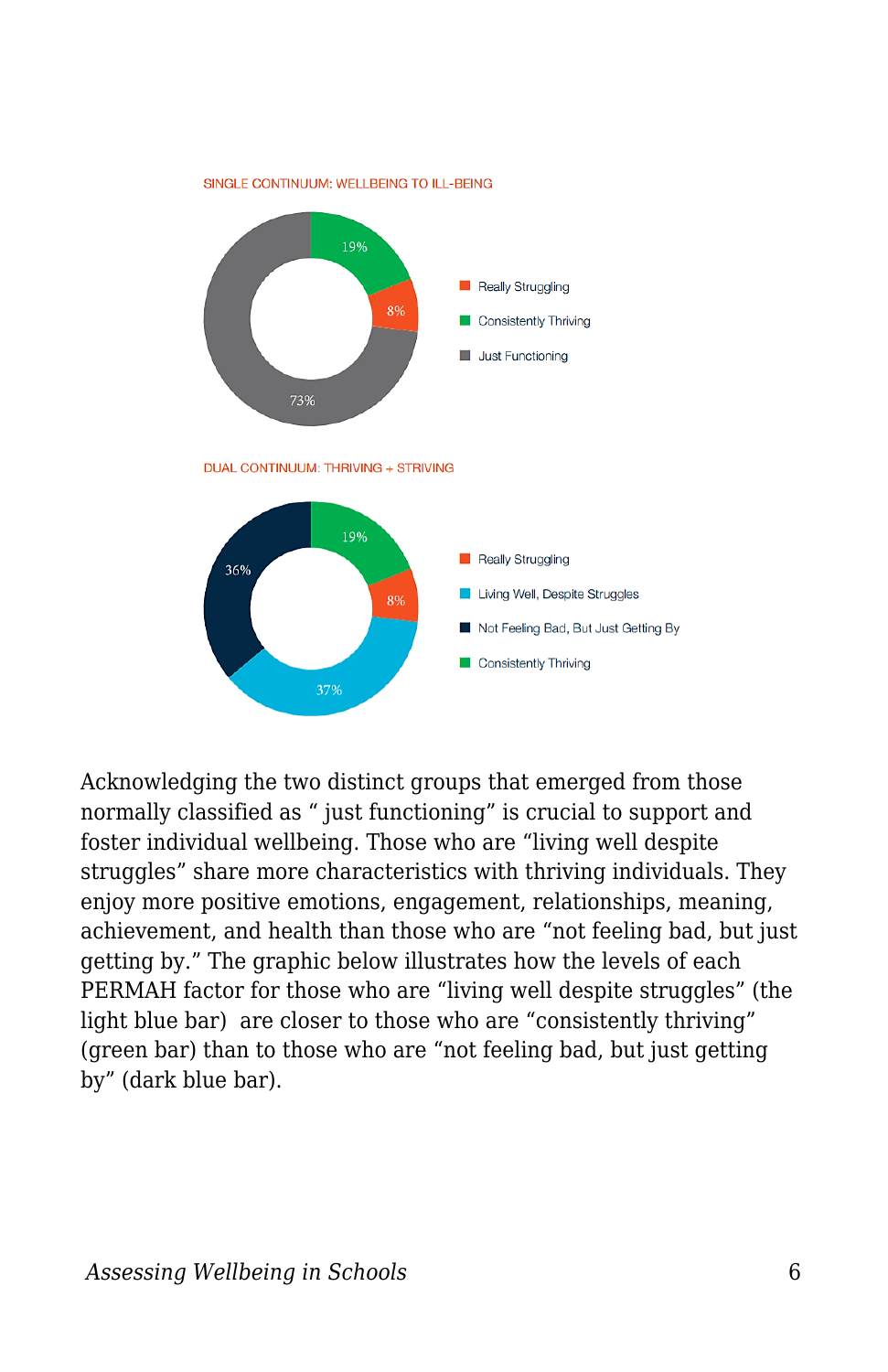

STATE OF WORKPLACE WELLBEING BY PERMAH INDIVIDUAL FACTORS

As this study shows, individuals demonstrating resilience and experiencing wellbeing despite struggles ("living well despite struggles") do not need the same types of support as those succumbing to challenges. These resilient teachers and students do not need to be convinced of the importance and power of wellbeing as they already prioritize and experience wellbeing in their lives. Consequently, they may simply need support to recognize new resources and practice with the tools they already use to increase their wellbeing. Comparatively, those whose struggles negatively impact their wellbeing ("not feeling bad but just getting by") can greatly benefit from learning about the importance of prioritizing wellbeing and gaining new tools to take control of and increase their wellbeing.

By conveying to students and employees that thriving is possible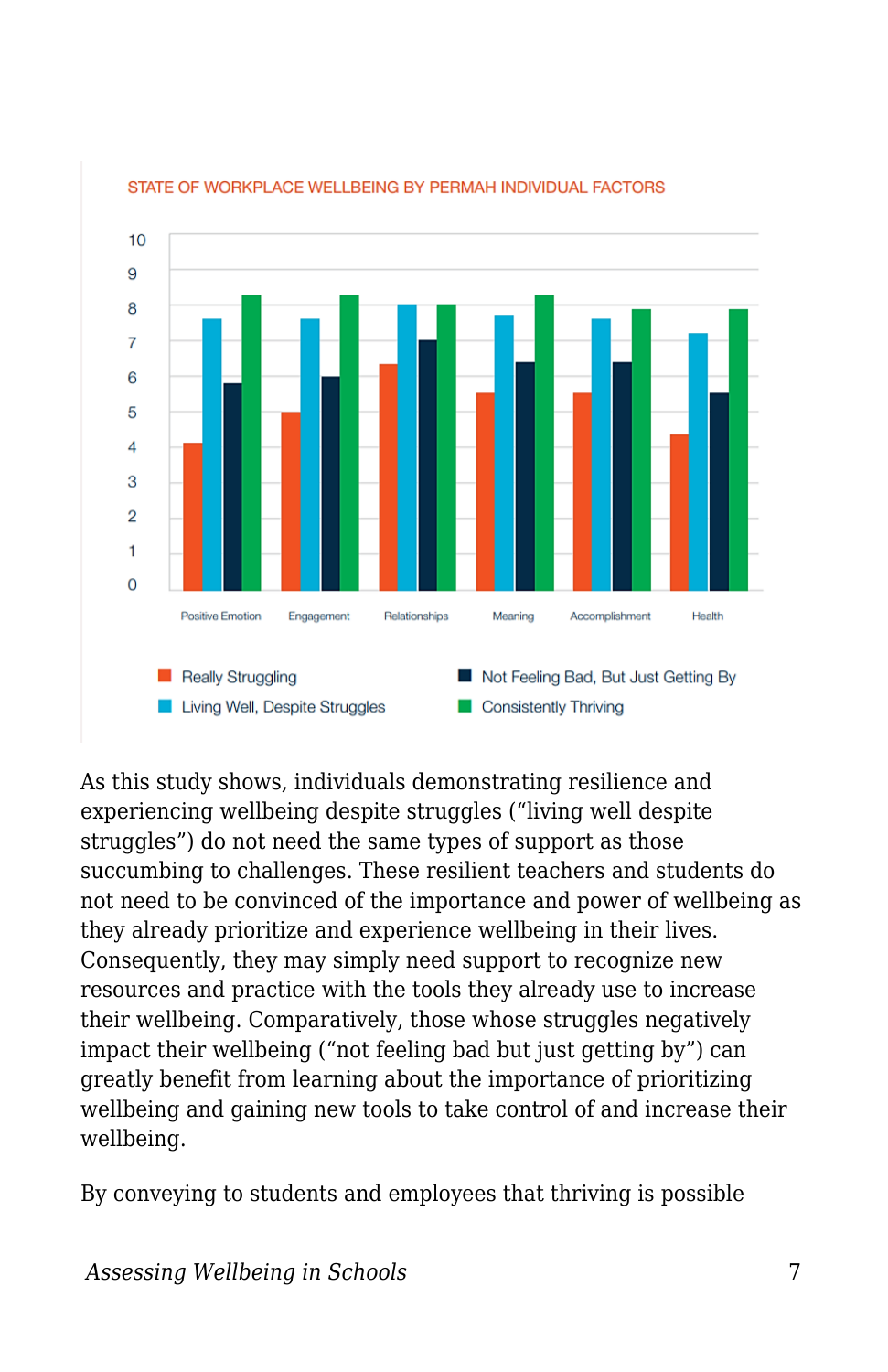despite struggles, you help create the psychological safety needed to talk about challenges and reduce the negatively associated stigmas. Conversely, without recognizing it is possible to simultaneously struggle and thrive, employees and students may feel pressure to inaccurately report their wellbeing and cover up challenges they experience (McQuaid, n.d.). Viewing wellbeing on dual continua can help you better tailor support to individuals and cultivate a school culture where internal states of wellbeing need not be controlled by external struggles.

#### **Section Summary**

- Wellbeing exists on dual continua of flourishing and struggling.
- Viewing Wellbeing on dual continua can help you better tailor interventions and resources to the individual needs of teachers and students. For example, some flourish despite high levels of struggle ("living Well, despite struggles") and experience wellbeing similar to those who are flourishing. These individuals do not need the same type of support as those who are languishing and experiencing high levels of struggle.
- Emphasizing that it is possible to thrive despite struggles helps foster psychological safety in schools and create an internal, rather than external, locus of control over personal wellbeing.

#### **Suggestions for Further Research**

Keyes, C. L. (2013). Mental health as a complete state: How the salutogenic perspective completes the picture. *Bridging Occupational, Organizational and Public Health*, 179-192. [https://edtechbooks.org/-PGj](https://edtechbooks.org/wellbeing/about:blank)

McQuaid, M. (n.d.). Are our wellbeing measures doing more harm than good? Podcast and cheatsheet with Dr. Peggy Kern.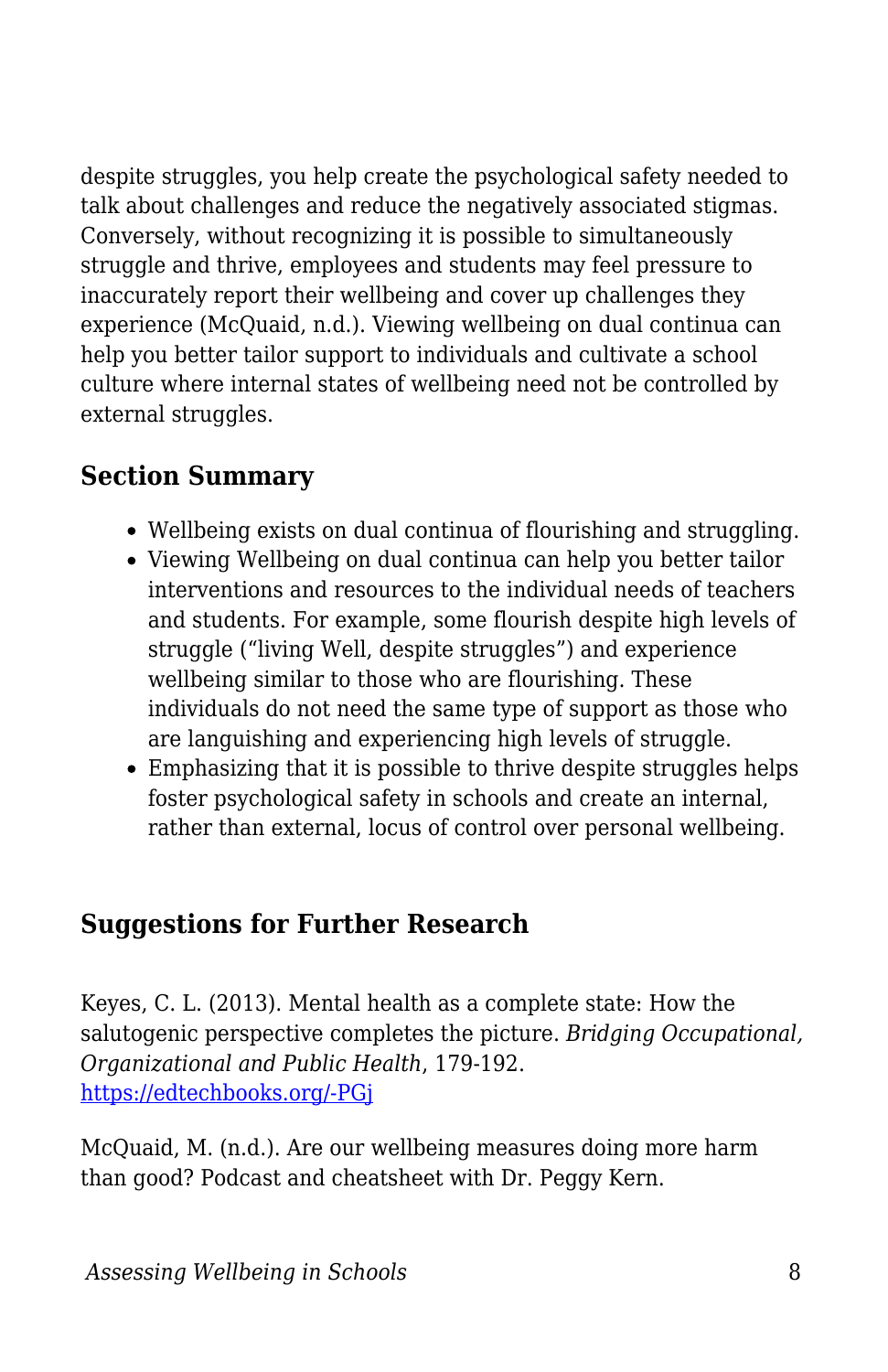#### [https://edtechbooks.org/-RrW](https://www.michellemcquaid.com/podcast/wellbeing-measures-harm-good-podcast-peggy-kern/)

TheWellbeingLab & Australian HR Institute. (2018). *The Wellbeing Lab 2018 Workplace Survey: The State of Wellbeing in Australian Workplaces* (Publication).

The visuals included in this section are included with permission from *The WellbeingLab 2018 Workplace Survey: The State of Wellbeing in Australian Workplaces* by Michelle McQuaid. Refer to <https://www.michellemcquaid.com/> for more resources relating to this and other wellbeing topics.

# **Wellbeing Impacted by the System**

Individual wellbeing must be considered as existing within a system. Systems-informed positive psychology (SIPP) merges positive psychology with the holistic nature of systems science. SIPP acknowledges that systems influence the individual. Siokou (2016), a pioneer of this line of thought, explained, "Rather than seeing contextual factors as noise, [SIPP] embraces these factors and helps us understand all the different pieces that affect the individual in their daily life" (n.p.). Thus amid our individual efforts to improve our own and others' wellbeing, our progress can be hindered or propelled forward by the organizations to which we belong. Kern, a colleague of Siokou, also a pioneer leader in SIPP, illustrated this point:

At the individual level there's a range of positive psychology interventions that you can do to improve your own wellbeing. But if you're working in a very dysfunctional place, even the best people are going to struggle over time, and so you need structures that will support you to really flourish. (Kern & McQuaid, n.d., n.p.)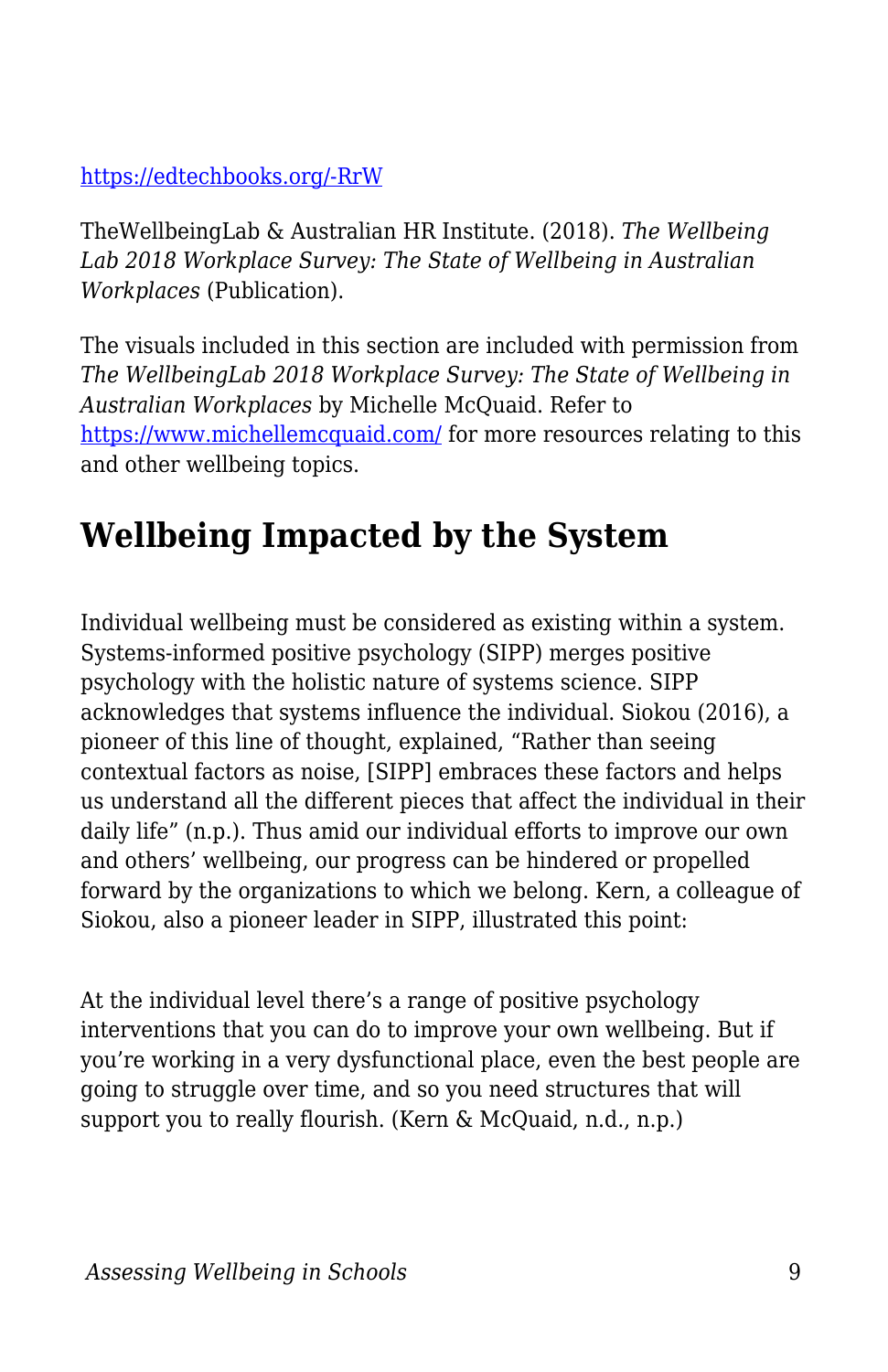Considering the impact of the system on wellbeing, we have included several measures and tools designed to assess and improve your school's organizational culture.

SIPP recognizes that systems are dynamic and responsive to change, and that even though individuals are responsible for the parts of the system they influence, their environment is often out of their control (Kern, 2017). When working to improve the wellbeing of your students and educators, you must consider the systems they work within daily and recognize how these systems impact their wellbeing. Additionally, SIPP recognizes that wellbeing looks different as experienced by different people. Consequently, schools should focus on helping students and staff develop the skills to maintain their own personal balance of wellbeing (rather than attempting unsustainable constant improvement).

Furthermore, we must recognize that much of wellbeing comes from our interactions with others and can be significantly improved by a positive system. Focusing too much on our personal wellbeing may do more harm than good. Kern observed, "One of the biggest findings in the wellbeing research is that other people matter, and yet today most of the positive psychology interventions being studied are very individually focused rather than [responsive to] the ways in which our experiences are socially constructed" (Kern & McQuaid, date, page). Researchers Kern and McQuaid recommended creating a systems map to help you visualize how your initiative will impact the system, better understand and identify the pressures and values, know where to focus your attention, and analyze in which direction to move forward (Kern & McQuaid). An example of a systems map is included in the "Suggestions for Further Research" section below. As you will notice, systems maps can vary in focus, purpose, and organization. For example, Baker (2016) has recommended mapping relational energy by recording how each person in your system affects your energy from "very energizing" to "neutral" to "very deenergizing."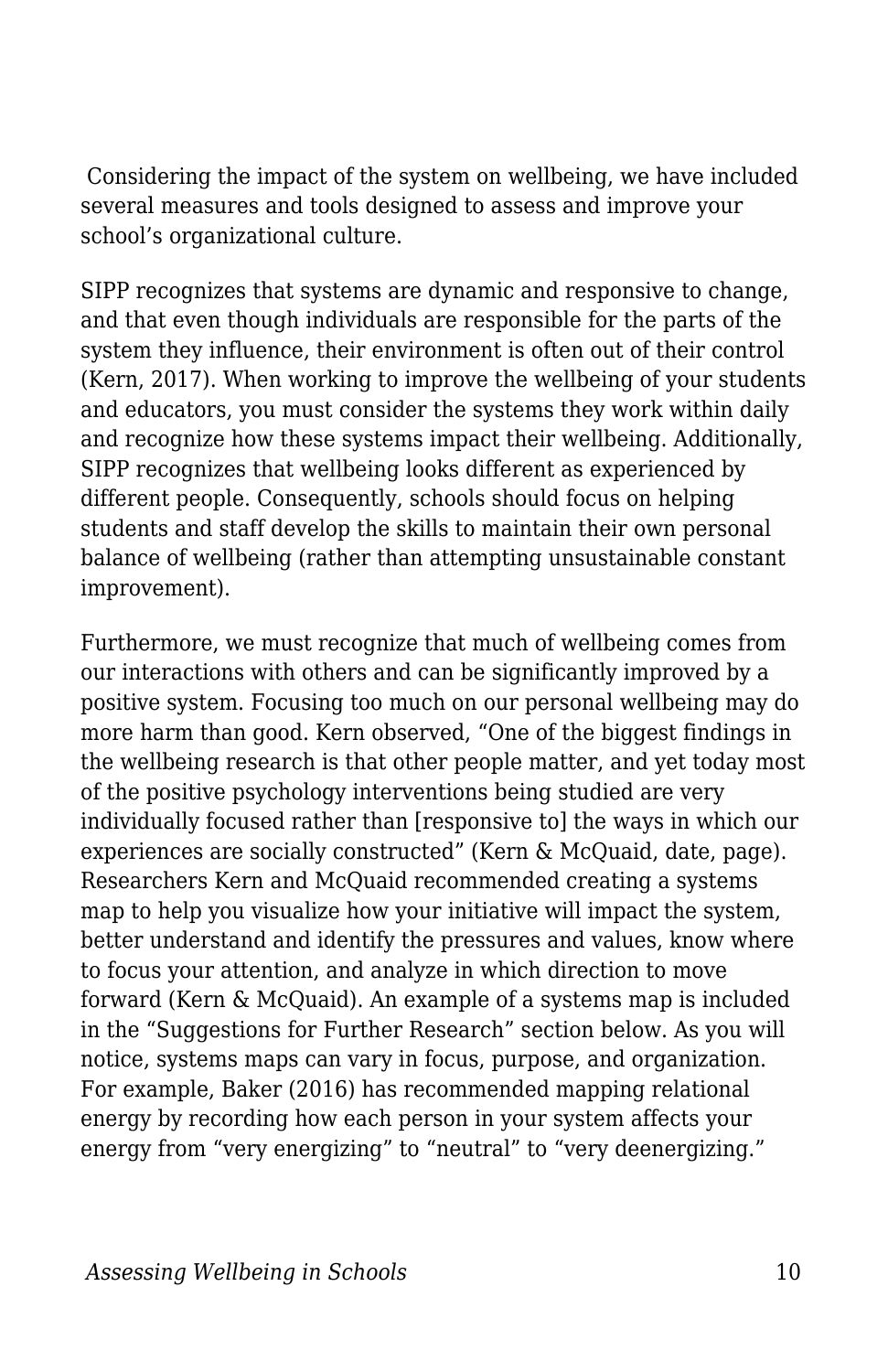However a map is organized, the goal is the same: to highlight the various factors interacting in a system and how they influence each other. If individual interventions or measures aren't providing the improvements you hoped for, consider improving the interactive systems.

### **Section Summary**

- Wellbeing exists within systems that either hinder or enhance your efforts to increase individual wellbeing.
- Wellbeing does not look the same to everyone.
- Your wellbeing goal should not expect constant improvement but emphasize reliable balance and self-efficacy.
- Consider utilizing a systems map.

## **Suggestions for Further Research**

Baker, W. (2016, September 30). The more you energize your coworkers, the better everyone performs. [https://edtechbooks.org/-dDxz](https://hbr.org/2016/09/the-energy-you-give-off-at-work-matters)

Leverage Networks. (n.d.). The systems thinker. <https://thesystemsthinker.com/>

Kern, P. (2017, March 9). Tenets of positive systems science. *Systems Informed Positive Psychology Blog*. [www.peggykern.org/systems-informed-positive-psychology-blog](http://www.peggykern.org/systems-informed-positive-psychology-blog)

Kern, P., & McQuaid, M. (n.d.). Peggy Kern on is positive psychology too focused on the individual? (Podcast). [www.michellemcquaid.com/podcast/mppw43-peggy-kern/](http://www.michellemcquaid.com/podcast/mppw43-peggy-kern/).

Murphy, J., & Louis, K. S. (2018). *Positive school leadership: Building capacity and strengthening relationships*. Teachers College Press.

*Assessing Wellbeing in Schools* 11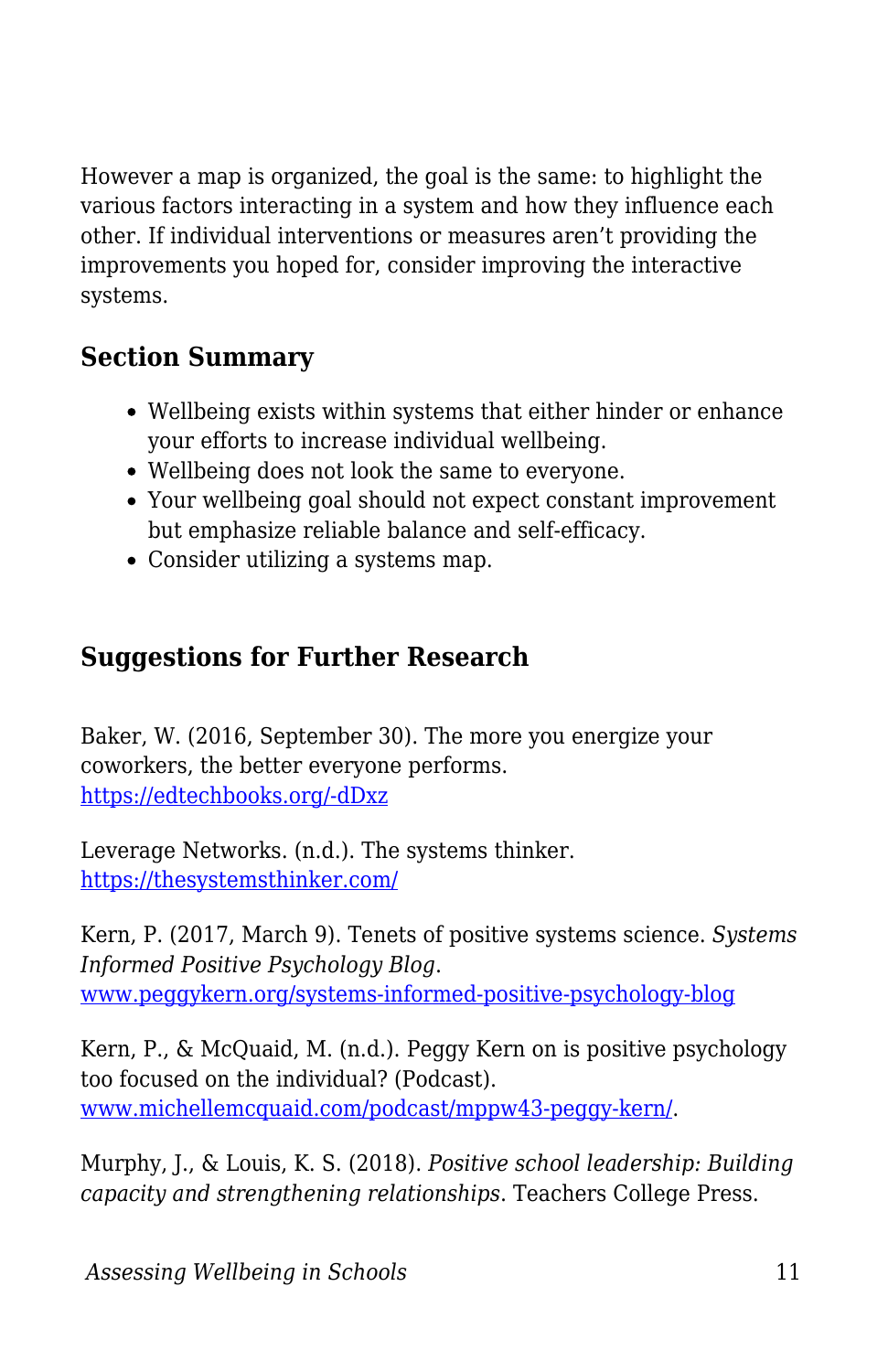Siokou, C. (2016, August 29). Introducing positive systems science. *Systems Informed Positive Psychology Blog*. [www.peggykern.org/systems-informed-positive-psychology-blog.](http://www.peggykern.org/systems-informed-positive-psychology-blog)

For examples of systems maps, use the following link to the Foresight Mental Capital and Wellbeing Project (2008). Systems maps. The Government Office for Science, London. [https://edtechbooks.org/-Ypf](https://issuu.com/shiftn/docs/mcw_systems_maps)

# **Wellbeing and Socioeconomic Considerations**

Systems can either foster or impede efforts to increase individual wellbeing. For example, low socioeconomic status places individuals in a system correlated to lower levels of psychological health and greater likelihood of mental illness in children (Ge, 2017). The connection between low SES and decreased wellbeing has also been observed in adults (Kaplan, Shema, & Leite, 2008). The interaction between SES and wellbeing highlights the importance of viewing wellbeing on dual continua and as part of a system. Children from low SES backgrounds (systems) face more struggles than their middle class peers. However, by viewing wellbeing on dual continua, educators can help these children realize they have the same potential to thrive as their peers, even as their struggles increase in number or size.

Delving into the relationship between SES and wellbeing, researchers have found that the SES impact on wellbeing may be determined by a single condition: parent involvement. Researchers in China discovered "socioeconomic status does not have a significant effect on well-being when social support is taken into consideration" (Chu, Li, Li, & Han, 2015, p.159). Another study found that with mediation of parent involvement within positive parent and child relationships, socioeconomic status was not significantly related to child wellbeing (Ge, 2017). However, a similar study qualified the generalization: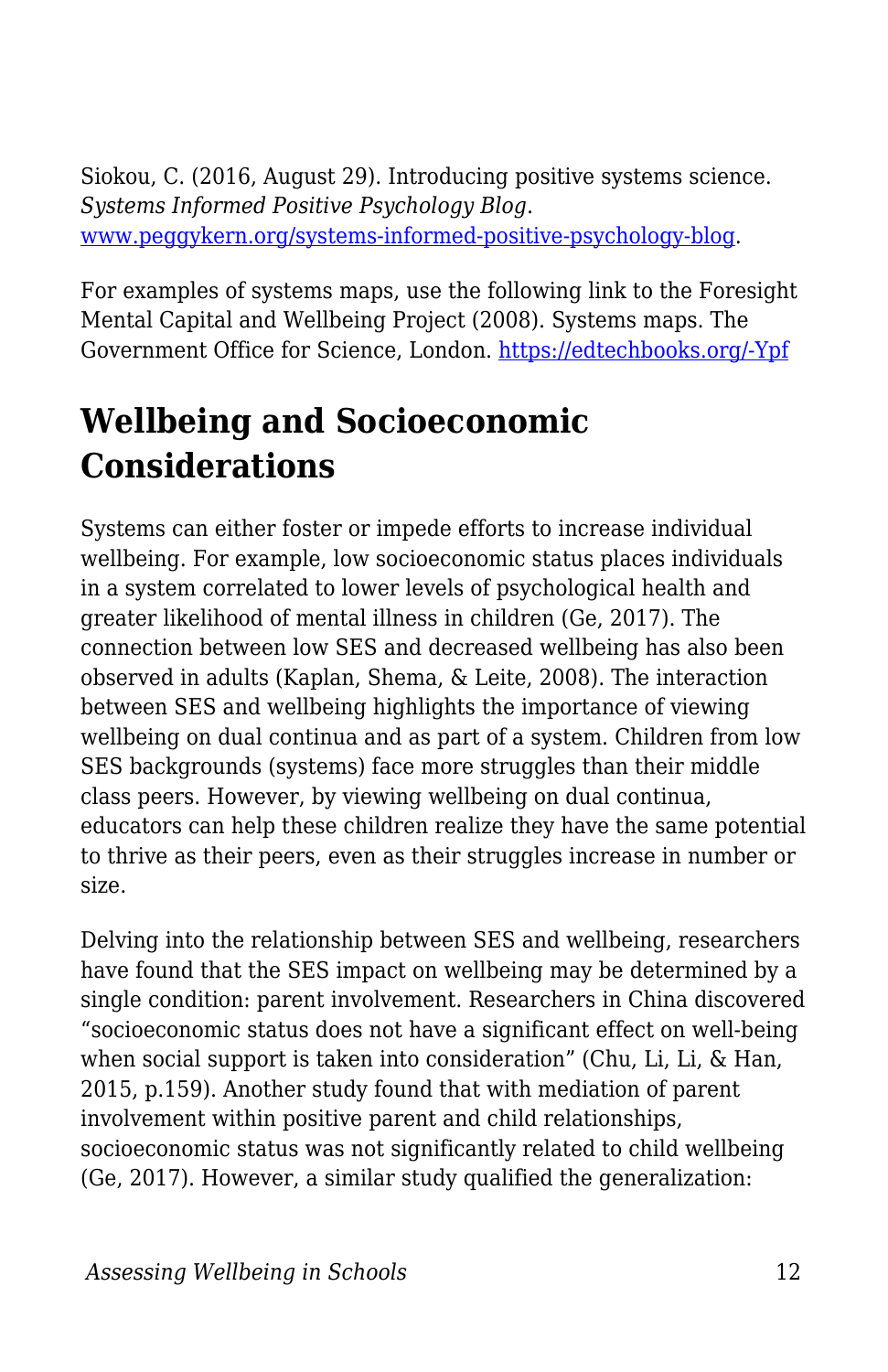[Although] parental involvement does act as a valuable source of familial social capital and also operates to reduce the harmful effect of childhood poverty . . . parental involvement was not sufficient to completely cancel the negative association between poverty and education; instead it acted as a "partial" mediator. (Hango, 2005, p.14)

As these studies show, the effects of poverty on child wellbeing can be reduced through parent involvement. Living in a low socioeconomic system does not impact children as much as absence of an active parent in their life. While the research is rather recent, involving parents in the conversation of wellbeing can be helpful in empowering children from low SES backgrounds. Consider how the parents of your students can take part in your school's program of wellbeing.

## **Section Summary**

- Low socioeconomic status is correlated with lower levels of wellbeing, but viewing wellbeing as dual continua means these children can still flourish despite opposition.
- Parent Involvement has the greatest impact on child wellbeing, mediating some of the negative effects of low socioeconomic status. Consider involving parents in your school's wellbeing efforts.

### **Suggestions for Further Research**

Chu, X., Li, Y., Li, Z., & Han, J. (2015). Effects of socioeconomic status and social support on well-being. *Applied Economics and Finance*, *2*(3). [https://edtechbooks.org/-PGj](https://edtechbooks.org/wellbeing/about:blank)

 Ge, T. (2017). Effect of socioeconomic status on children's psychological well-being in China: The mediating role of family social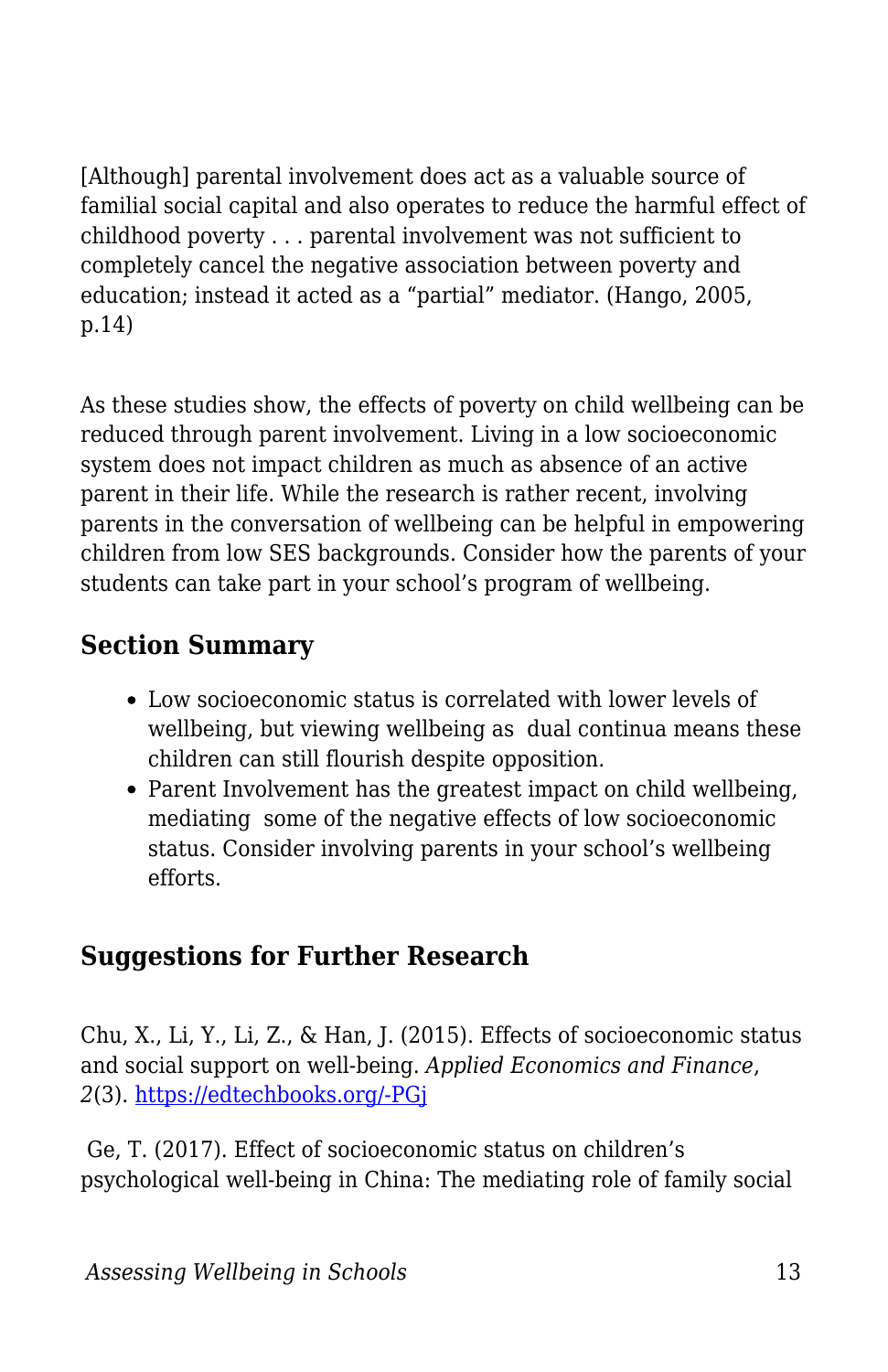capital. *Journal of Health Psychology*. [https://edtechbooks.org/-ntj](https://doi.org/10.1177/1359105317750462)

Hango, D. (2005). Parental investment in childhood and educational qualifications: Can greater parental involvement mediate the effects of socioeconomic disadvantage? *Centre for Analysis of Social Exclusion* (98) 1371-1390. [https://edtechbooks.org/-PGj](https://edtechbooks.org/wellbeing/about:blank)

Kaplan, G. A., Shema, S. J., & Leite, C. M. (2008). Socioeconomic determinants of psychological well-being: The role of income, income change, and income sources during the course of 29 years. *Annals of epidemiology*, *18*(7), 531-537.